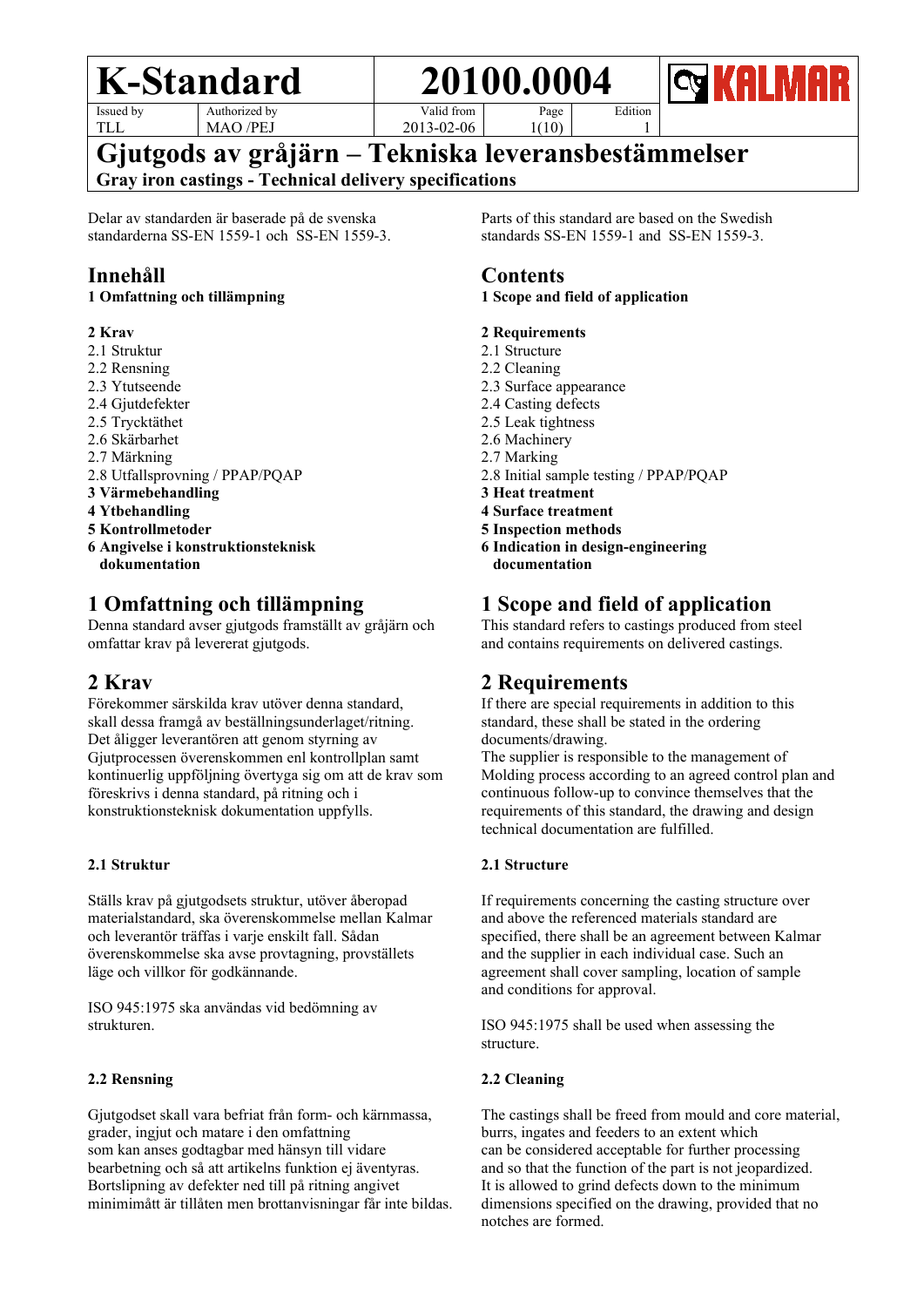

Authorized by MAO /PEJ

Valid from

Page 2(10)

Edition 1

2013-02-06

### **Gjutgods av gråjärn – Tekniska leveransbestämmelser Gray iron castings - Technical delivery specifications**

Rensning och slipning i zonmarkerade områden får utföras. Slipning i zonmarkerade områden bör efterföljas av blästring.

#### **2.3 Ytutseende**

Samtliga gjutstycken skall kontrolleras. Ytjämnheten bestäms med hjälp av likare enligt EN 1370:1996. Godset indelas i fyra klasser med avseende på ytstruktur. Kraven för de olika ytklasserna framgår av tabell 1 nedan. Aktuell klass anges på ritning. Flera klasser kan anges för samma gjutstycke, varvid klass anges per yta.

Cleaning and grinding in zone-marked areas may be carried out. Grinding in zone-marked areas should be followed by blasting.

#### **2.3 Surface appearance**

All castings shall be inspected. The surface roughness shall be evaluated with visual-tactile comparators in accordance with EN 1370:1996. The castings are grouped in four classes according to surface texture. The requirements for the different classes are according to table 1 below. The applicable class shall be stated on the drawing. More than one class may be specified for one and the same casting. In this case, casting classes are denoted per surface.

Där ej annat anges gäller CS3.

Table / Tabell 1

Where not otherwise stated, CS3 will apply.

| Surface class<br>Ytklass | Requirements on<br>surface<br>Krav på yta                                        | Acceptance level<br>Acceptansnivå                     |                                                                             |  |
|--------------------------|----------------------------------------------------------------------------------|-------------------------------------------------------|-----------------------------------------------------------------------------|--|
|                          |                                                                                  | Blasted casting surfaces 1)<br>Blästrade gjutgodsytor | Cleaned or ground casting surfaces 1)<br>Rensade eller slipade gjutgodsytor |  |
| CS1                      | Exposed surface with<br>highest requirements<br>Exponerad yta med<br>högsta krav | <b>BNIF 1S1</b><br><b>SCRATA A1</b>                   | <b>BNIF 2S2</b>                                                             |  |
| CS <sub>2</sub>          | Exposed surface<br>Exponerad yta                                                 | <b>BNIF 2S1</b><br><b>SCRATA A2</b>                   | BNIF <sub>2S2</sub><br><b>SCRATA H4</b>                                     |  |
| CS <sub>3</sub>          | Visible surface<br>Synlig yta                                                    | BNIF 3S1<br><b>SCRATA A3</b>                          | BNIF <sub>4S2</sub>                                                         |  |
| CS <sub>4</sub>          | Hidden surface<br>Skymd yta                                                      | BNIF $6S1*$<br><b>SCRATA A4</b>                       | BNIF 5S2<br><b>SCRATA H2</b>                                                |  |

1) Beteckningar enligt EN 1370.

\* BNIF 5S1 tillåts ej

#### **2.4 Gjutdefekter**

Med defekter avses i denna standard alla avvikelser som är större än längsta grafitfjället i aktuellt område.

Gjutdefekter såsom utåtgående och inåtgående ytfel, sugningar, gasblåsor, inneslutningar, vällningsdefekter, sprickor och strukturdefekter får ej

förekomma i sådan utsträckning att artikelns funktion äventyras.

1) Designations according to EN 1370.

\* BNIF 5S1 is not permitted.

#### **2.4 Casting defects**

For the purpose of this standard, defects refer to all deviations that are larger than the longest graphite flake in the relevant area.

Casting defects such as outwardly and inwardly directed surface imperfections, shrinkages, pin holes, inclusions, cold laps, cracks and structural defects must not occur to such an extent that the function of the part is jeopardized.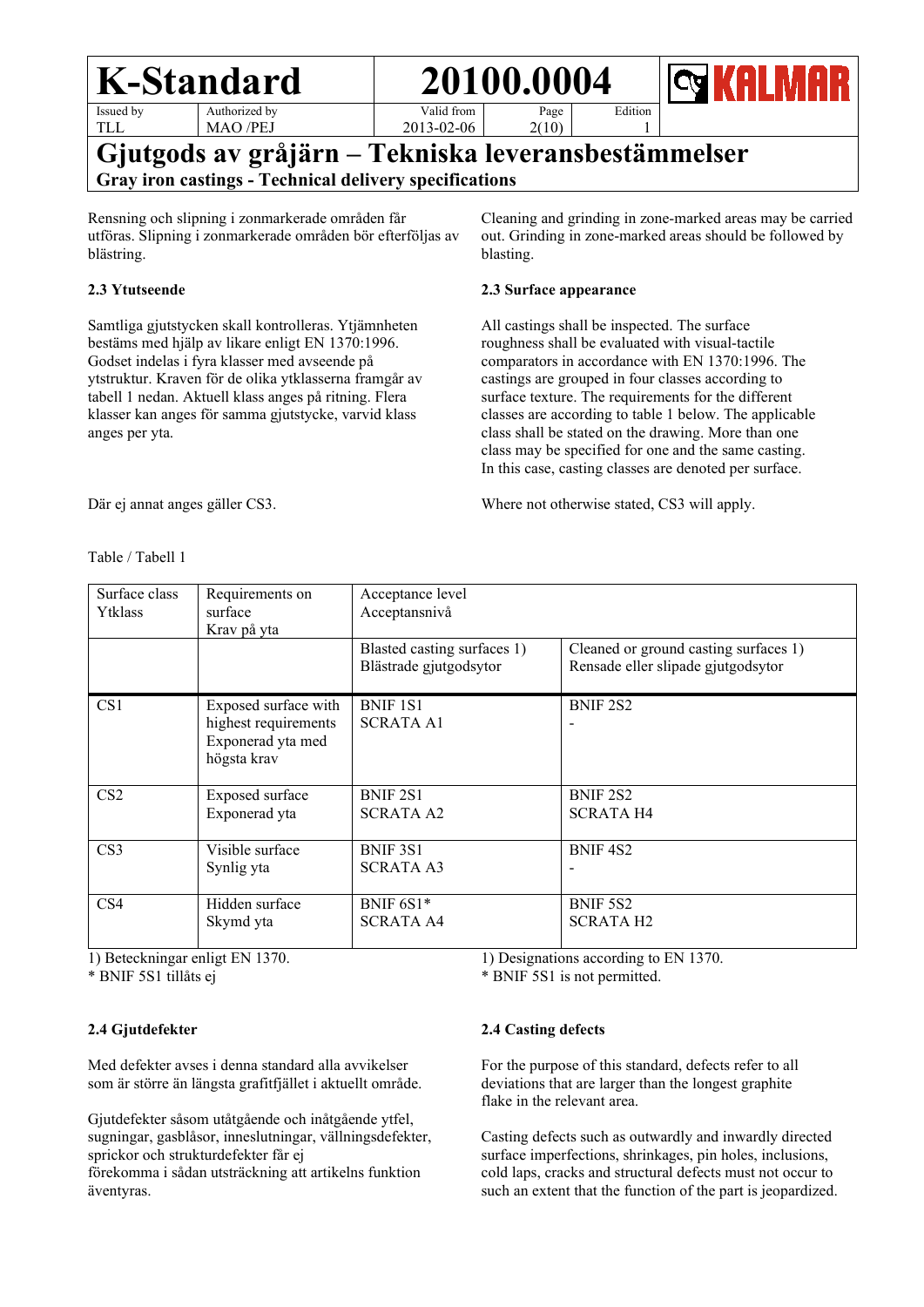Issued by TLL

Authorized by MAO /PEJ

Valid from 2013-02-06 Edition 1

**Gjutgods av gråjärn – Tekniska leveransbestämmelser Gray iron castings - Technical delivery specifications**

#### **2.4.1 Zonmarkerade områden**

Zonmarkerat område: del(ar) av gjutgods markerat med zon för vilka speciella krav gäller.

Inom zonmarkerade områden tillåts inga defekter.

Zonmarkerade områden ska framgå av ritning.

#### **2.4.2 Omarkerade områden 2.4.2.1 Defekter i ytzon**

Ytzon definieras som ytan samt området från ytan ner till ett djup av 0,2 x t (max 5 mm), där t är godstjockleken. Defekter

som har kontakt med ytzon räknas som tillhörande ytzon.

För att beteckna defekters storlek och lägen används följande beteckningar:

- L Defektens största utsträckning mätt längs ytan (mm), se figur 1
- H Defektens största djup/höjd vinkelrätt mot ytan (mm), se figur 1
- X Avstånd mellan defekter (mm)
- t Godstjocklek (mm).

En defekts storlek definieras enligt figur 1. Defekten kan vara inåt- eller utåtgående.

#### **2.4.1 Zone-market areas**

Page 3(10)

Zone-marked area: part(s) of castings marked with zones to which special requirements apply.

Within zone-marked areas, no defects are permitted.

Zone-marked areas shall be stated on the drawing.

#### **2.4.2 Unmarked areas 2.4.2.1 Defects in the surface zone**

A surface zone is defined as the surface and the area from the surface down to a depth of  $0.2 \times t$  (maximum 5 mm, where t is the thickness of the material. Defects in contact with

the surface zone shall be considered to belong to the surface zone.

The following designations are used to designate the size and location of the defects:

- L The largest extension of the defect along the surface (mm), see figure 1
- H The largest depth/height of the defect perpendicular to the surface (mm), see figure 1
- X Distance between defects (mm)
- t Thickness of material (mm).

The size of a defect is defined in accordance with figure 1. The defect can be inward-facing or outwardfacing.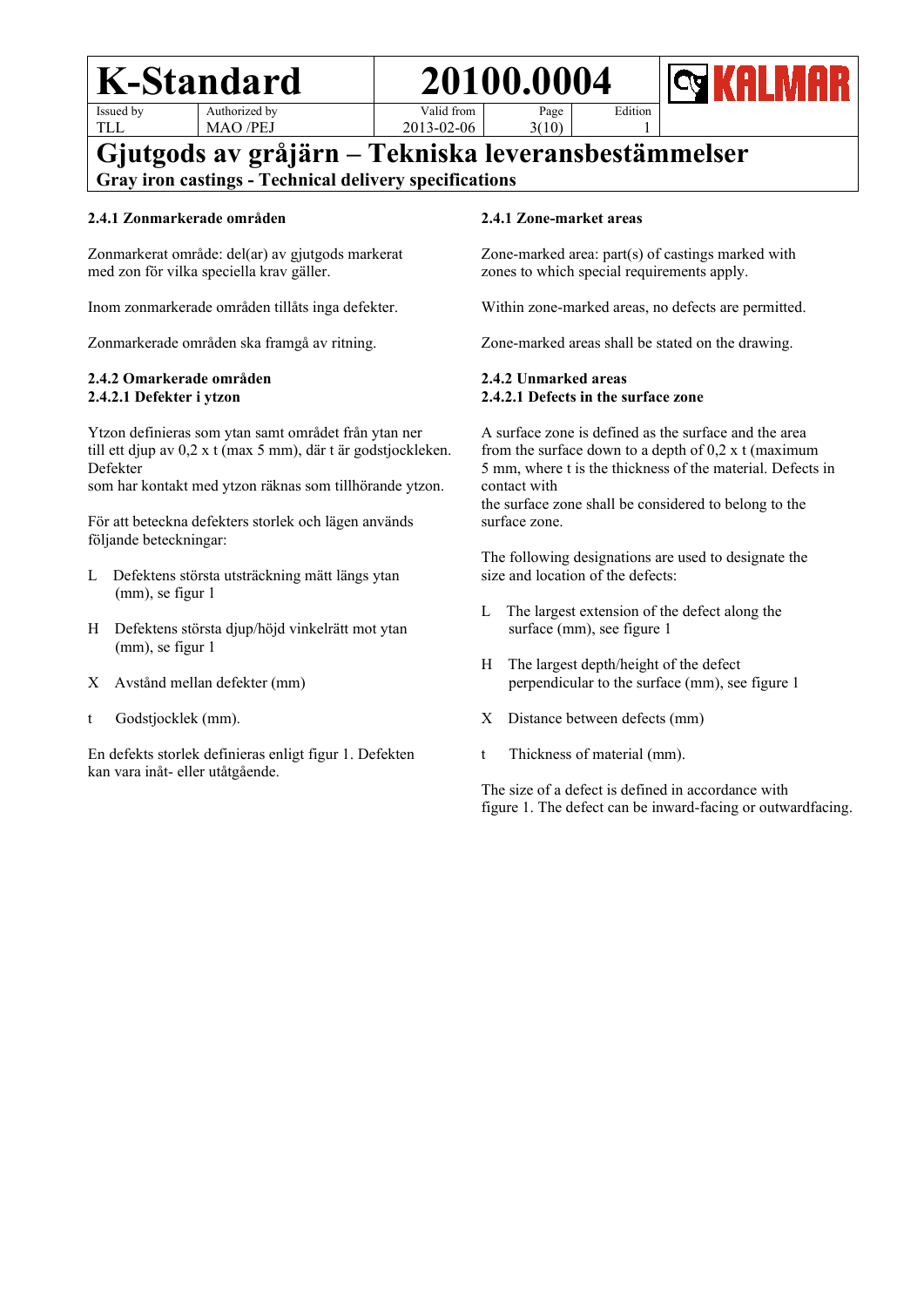

 Fig 1 Length and depth/height of defect / Defektens längd och djup/höjd L – Length / Längd H – Depth or height of defect / Defektens djup eller höjd

Tillåtna defekter i ytzon framgår av tabell 2. The permissible defects in the surface zone are shown in table 2.

Table/Tabell 2 Permissible defects in surface zone / Tillåtna defekter i ytzon

| Thickness    |      | .,   |
|--------------|------|------|
| Godstjocklek | max  | max  |
|              | (mm) | (mm) |
| (mm)         |      |      |
|              |      |      |
|              | 10   |      |

För defekter i ytzon gäller att:

- Vid flera defekter nära varandra slås de defekter som ligger närmast varandra ihop och betraktas som en defekt. För hopslagning av defekter ska avståndet X mellan två defekter vara < (L1 + L2)/2, se exempel i figur 2.
- Sprickor hanteras som övriga defekter .
- Vällningsdefekter får inte förekomma.

The following applies to defects in the surface zone:

- If several defects lie close to each other, those that are closest to each other shall be grouped and considered as one defect. When grouping defects, the distance X between two defects shall be  $\langle$  (L1+L2)/2, see example in figure 2.
- Cracks are managed as other defects.
- Cold laps are not permitted.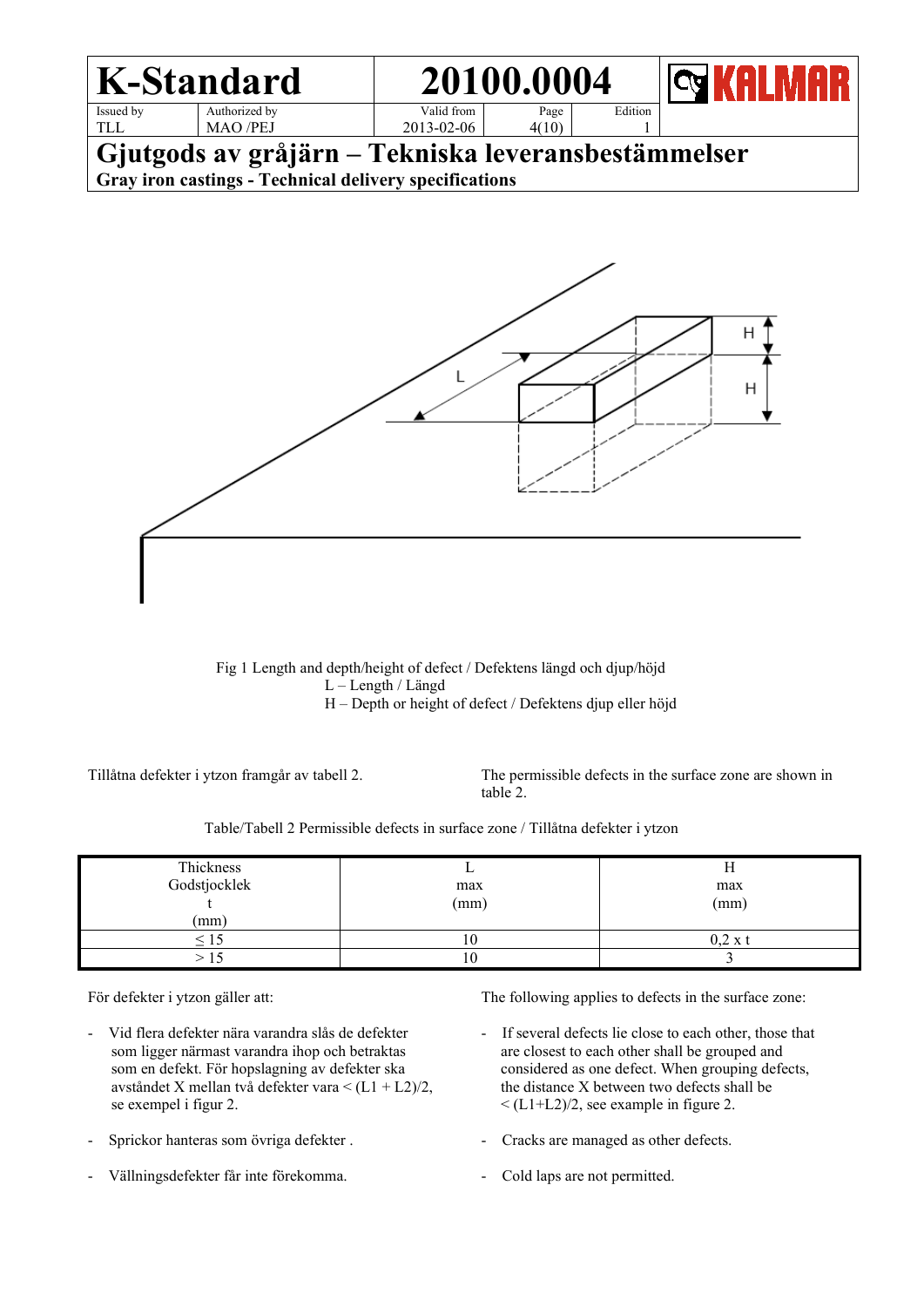

Fig 2 Grouping criteria for two defects where  $X < (L1+L2)/2$ Hopslagningskriterium för två defekter då X < (L1+L2)/2

#### **2.4.2.2 Defekter vid bearbetade hål**

Defekter vid bearbetade hål behandlas som defekter i ytzon.

#### **2.4.2.3 Inre defekter**

För inre defekter gäller att:

- För samtliga godstjocklekar gäller att maximalt tillåten storlek på inre defekter är 0,2 x t, där t är godstjockleken.
- Inre defekter skall inte ha kontakt med någon av komponentens ytzoner.
- Vid flera defekter nära varandra slås defekter närmast varandra ihop och betraktas som en defekt. För hopslagning av defekter skall avståndet X mellan två defekter vara < (L1+L2)/2, se exempel i figur 2.
- Sprickor hanteras som övriga defekter .
- Vid borrhål tillåts defekter som är begränsade till 1/3 av omkretsen. Defekternas avstånd från ytan ska vara minst 3 mm. Maximalt tillåten storlek på sugning eller blåsa i anslutning till borrhål är 5 mm x 1,5 mm. Se figur 3.

#### **2.4.2.2 Defects around machined holes**

Defects around machined holes shall be treated as defects in the surface zone.

#### **2.4.2.3 Internal defects**

The following applies to internal defects:

- The maximum permissible size of internal defects for all thicknesses of material is 0,2 x t , where t is the thickness of material.
- Internal defects shall not be in contact with any of the surface zones of the component.
- If several defects lie close to each other, those that are closest to each other shall be grouped and considered as one defect. When grouping defects the distance X between two defects shall be  $\leq$  (L1+L2)/2, see example in figure 2.
- Cracks are managed as other defects.
- Defects limited to 1/3 of the circumference of drilled holes are allowed. Minimum distance of defect from surface shall be 3 mm. The maximum permissible size of shrinkage or pin hole in connection with drilled holes is 5 mm x 1,5 mm. See figure 3.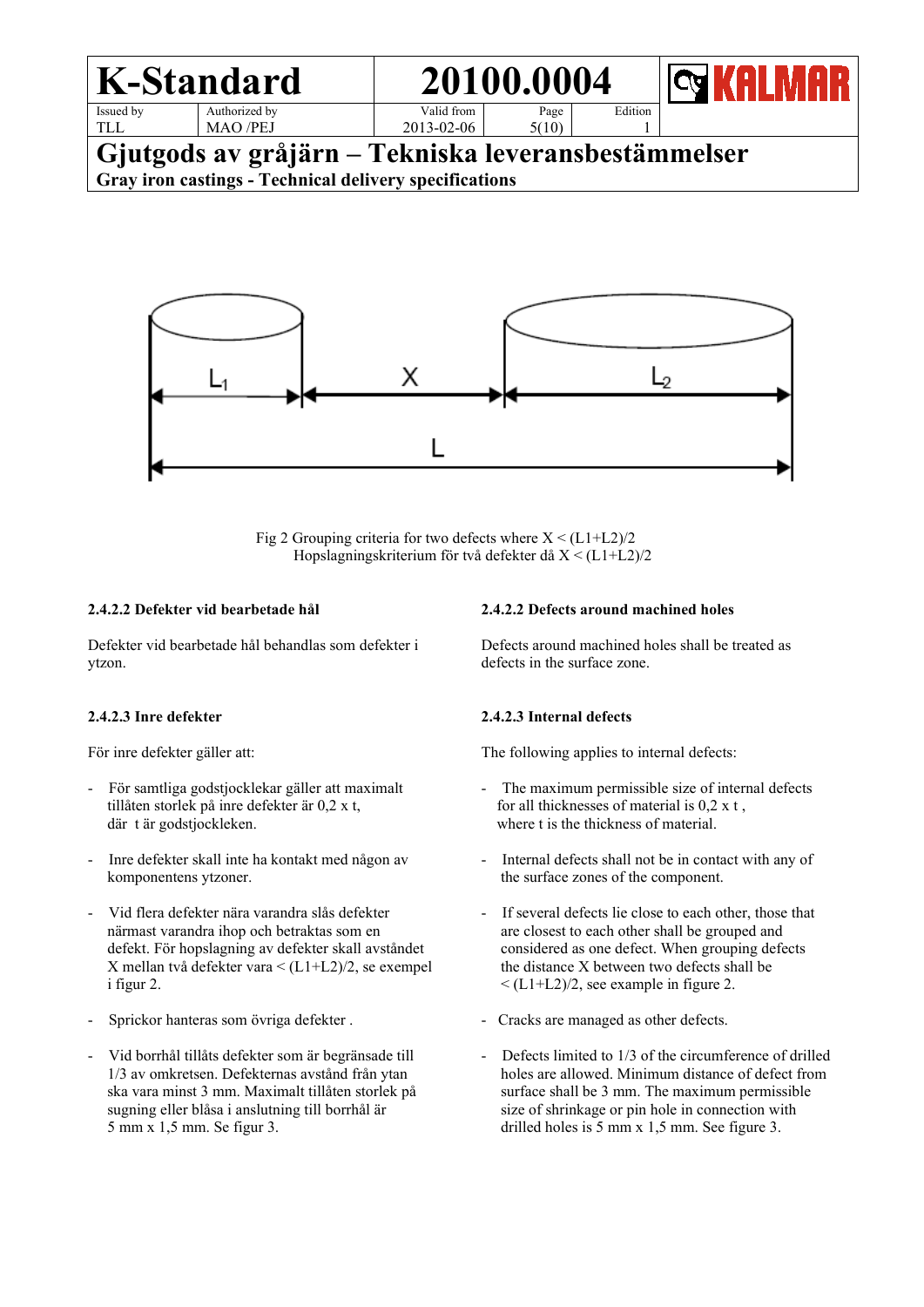#### **K-Standard 20100.0004** Issued by Authorized by Valid from Page Edition TLL MAO /PEJ 2013-02-06 6(10) 1 **Gjutgods av gråjärn – Tekniska leveransbestämmelser Gray iron castings - Technical delivery specifications** 3 min  $120^{\circ}$ Max tillåten sugning eller gasblåsa Max tillåten felzon



#### **2.4.3 Kontroll av gjutdefekter**

Visuell kontroll skall ske av allt gjutgods. Överenskommelse skall träffas mellan Kalmar och leverantör om vilken eller vilka kontrollmetoder som skall användas (se avsnitt 5 för exempel på metoder). Den undersökta ytan skall vara rengjord.

Slagg har lägre densitet än järn och flyter därmed upp i det flytande järnet och klumpar ihop sig på den övre ytan. Valet av kontrollområde är viktigt och måste baseras på hur artikeln är orienterad i gjutformen under gjutning.

#### **2.4.4 Korrigerande åtgärder**

Svetslagning är inte tillåten i zonmarkerat område.

Ytdefekter inom omarkerat område får inte svetslagas utan Kalmars skriftliga godkännande. Kalmar ska även godkänna svetslagnings- och kontrollinstruktioner.

Svetslagade gjutgodsartiklar ska märkas permanent och bör levereras i separata satser, skilda från artiklar som inte svetslagats.

#### **2.5 Trycktäthet**

Ställs krav på trycktäthet hos helt gjutstycke eller del därav, ska överenskommelse träffas mellan Kalmar och leverantör.

#### **2.6 Skärbarhet**

Gjutgodsets skärbarhet ska uppfylla de krav som kan anses godtagbara för att artikelns funktion inte

#### **2.4.3 Inspection of casting defects**

All castings shall be inspected visually. Kalmar and the supplier shall have agreed on the inspection method(s) to be used (see section 5 for examples of methods).

The inspected surface shall be cleaned.

Slag and dross have a density which is less than that of iron and will therefore rise in the molten iron and form clusters on the upper surface. The choice of inspection area is important and must be based on how the part is located in the mould during casting.

#### **2.4.4 Corrective actions**

Repair welding is not allowed in zone-marked areas.

Surface defects within unmarked areas must not be repair welded without Kalmar's written consent. Kalmar shall also approve the procedures for repair welding and inspection.

Repair-welded casting parts shall be permanently marked and should be delivered in special batches, separated from parts that have not been repair welded.

#### **2.5 Leak tightness**

If there are requirements on leak tightness on an entire casting or part of it, an agreement shall be reached between Kalmar and the supplier.

#### **2.6 Machinability**

The casting machinability shall comply with the requirements which are considered acceptable so that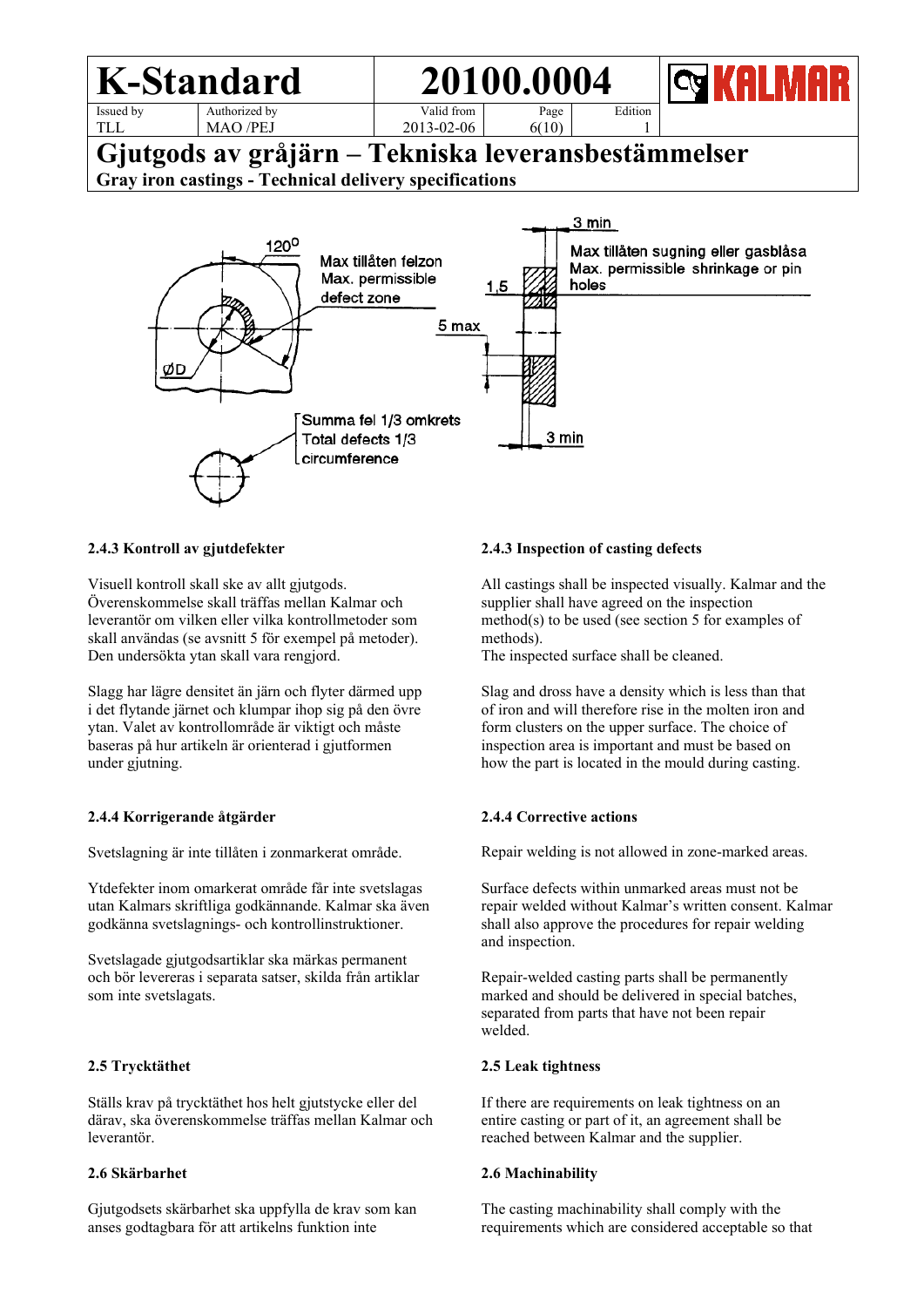Issued by TLL

Authorized by MAO /PEJ

Valid from

Page

2013-02-06 7(10)

**Gjutgods av gråjärn – Tekniska leveransbestämmelser Gray iron castings - Technical delivery specifications**

äventyras, enligt överenskommelse mellan bearbetare och gjuteri.

#### **2.7 Märkning**

Märkning av gjutgods görs enligt överenskommelse mellan Kalmar och leverantör.

Märkning som påverkar ytan, såsom prägling och upphöjd relief, är inte tillåten i zonmarkerat område.

#### **2.8 Utfallsprovning / PPAP / PQAP**

Utfallsprovning av artiklar, PPAP (Production Part Approval Process) eller PQAP (Part Quality Assurance Plan) ska utföras på alla nya artiklar och vid konstruktionsändring av gjutgodset eller när processer har ändrats.

Provresultatet ska godkännas av Kalmar före leverans eller efter leveransuppehåll på ett år eller mer. Artikeln ska tillverkas enligt serieproduktionens processflöde och kontrollplan; avsedda verktyg, produktions- och mätutrustning, rutiner, system och procedurer ska användas. Om tillverkningen av en artikel sker samtidigt i flera olika verktyg eller i flera olika formrum i ett och samma verktyg ska utfallsprov tas från varje verktyg respektive formrum. Kalmar och leverantören ska enas om vilket antal artiklar som krävs för att förhållandena under serieproduktionen ska representeras tillräckligt bra.

## **3 Värmebehandling**

Värmebehandling av gjutgods utöver åberopad materialstandard förutsätter överenskommelse mellan Kalmar och leverantör.

För avspänningsglödgning av gjutgods av gråjärn rekommenderas temperaturer på 550-620 ºC och hålltid 1 h för varje 25 mm godstjocklek, dock minst 1 h. Långsam svalning i ugn till 300 ºC, följt av fri svalning.

## **4 Ytbehandling**

Ytbehandling (t.ex. lackering eller rostskyddsbehandling) förutsätter en överenskommelse mellan Kalmar och leverantör. I överenskommelsen skall de egenskapskrav som Kalmar ställer på ytbehandlingen specificeras (t.ex. om kort- eller långsiktigt rostskydd erfordras). Se K-std 20600.0001 för lackering.

the function of the part is not jeopardized, according to agreement between the responsible metal-processing company and the foundry.

Edition 1

#### **2.7 Marking**

Marking of castings shall be carried out in accordance with an agreement between Kalmar and the supplier.

Marking that affects the surface, such as embossing and raised marking, is not permitted in zone-marked areas.

#### **2.8 Initial sample testing / PPAP / PQAP**

Initial sample testing, PPAP (Production Part Approval Process) or PQAP (Part Quality Assurance Plan) shall be carried out on all new parts and at design change of the casting or when processes have changed.

The result of the testing shall be approved by Kalmar prior to delivery or after a period of non-delivery of one year or more. The part shall be manufactured in accordance with the serial production process flow and control plan using the intended tooling, production and measuring equipments, routines, systems and procedures. If the manufacturing of a part is carried out using several different tools or in several cavities of one tool, initial samples shall be taken from each tool and cavity, respectively. The number of parts required shall be agreed upon between Kalmar and the supplier to be reasonably representative of the serial production process conditions.

## **3 Heat treatment**

Any heat treatment of castings in addition to that in the material standard referred to requires an agreement between Kalmar and the supplier.

Temperatures of 550-620 ºC are recommended for stress-relieving of grey cast iron, heating time 1 h for each 25 mm of material thickness, however not less than 1 h. Slow furnace cooling to 300 ºC, followed by uncontrolled cooling.

### **4 Surface treatment**

Surface treatment (e.g. painting or anti-rust treatment) requires an agreement between Kalmar and the supplier. The agreement shall specify the property requirements that Kalmar imposes on the surface treatment (e.g. if short- or long-term anti-rust protection is required). See K-std 20600.0001 for painting.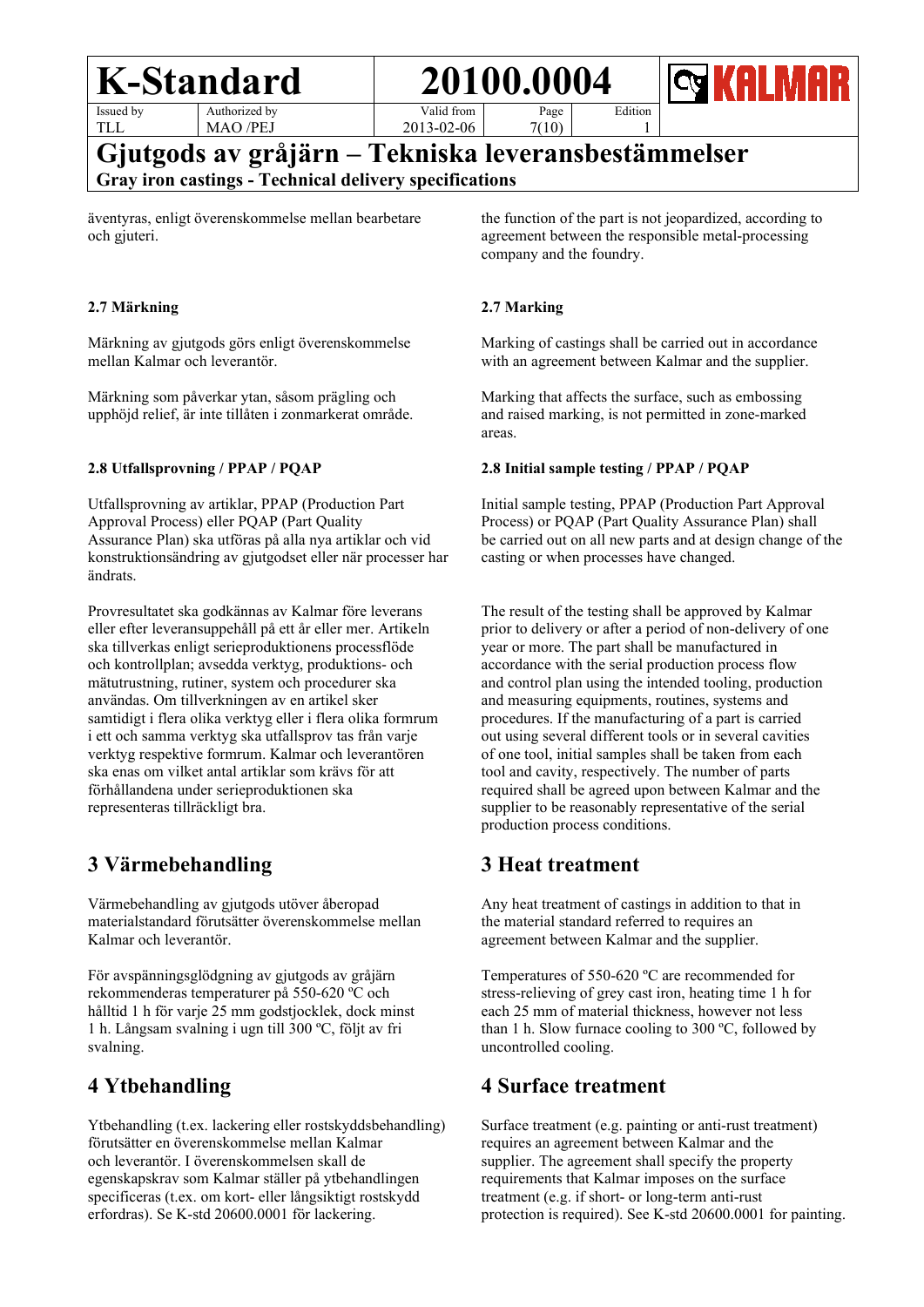Issued by TLL

Authorized by MAO /PEJ

Valid from 2013-02-06 Page

8(10)

**Gjutgods av gråjärn – Tekniska leveransbestämmelser**

**Gray iron castings - Technical delivery specifications**

## **5 Kontrollmetoder**

För kontroll av gjutdefekter finns bl.a. nedanstående kontrollmetoder. Överenskommelse skall träffas mellan Kalmar RDE och leverantör om vilken eller vilka metoder som skall användas.

För oförstörande provning gäller SS-EN 473 Oförstörande provning - Kvalificering och examinering av OFP-personal - Allmänna principer (Utbildning och certifiering av personal, Mät- och kontrollutrustning.)

#### **a) Magnetpulverprovning**

Metoden lämpar sig för indikering av ytnära sprickor och slagger i magnetiskt material. Proven bör utföras med fluorescerande medel. Se SS-EN 1369.

#### **b) Provning med penetrerande vätska**

Metoden är speciellt lämpad för icke-magnetiska material. Metoden lämpar sig väl för defekter öppna mot ytan. Se SS-EN 1371-1:1997 och SS-EN 1371-2:1998.

#### **c) Radiografisk undersökning**

Radiografisk metod används för att fastställa inre godsdefekter (defektklass 3). Se EN 12681:2003.

Val av hänvisningsstandard för röntgenbilden baseras på den bild som mest liknar defekterna. Trots att de är avsedda för gjutstålsartiklar kan standarderna ASTM E446 och ASTM E192 även användas för gjutjärnsartiklar (gråjärn och segjärn). Generellt sett används ASTM E192 för artiklar med tjocklek mellan 8 mm och 20 mm och ASTM E446 används för artiklar med upp till 51 mm tjocklek.

OBS! Kravet på maximal inre defektstorlek 0,2 x t gäller även vid radiografisk verifiering. Uppfyllelse av godtagbart betyg enligt tabell 3 innebär inte alltid att 0,2 x t-kravet uppfylls.

## **5 Inspection methods**

When inspecting casting defects, the following inspection methods among others can be used. Kalmar R&D and the supplier shall draw up an agreement on the test method or methods to be used.

Edition 1

SS-EN 473 Training and certification of personnel, Non destructive testing - Qualification and certification of NDT personnel - General principles (Measurement and inspection equipment, applies to non-destructive testing.)

#### **a) Magnetic particle inspection**

The method is suitable for indicating surface-near cracks and dross in magnetic materials. The tests should be carried out using a fluorescent agent. See SS-EN 1369.

#### **b) Liquid penetrant test**

This method is particularly suitable for non-magnetic materials. The method is well adapted for defects open to the surface. See SS-EN 1371-1:1997 and SS-EN 1371-2:1998.

#### **c) Radiographic test**

The radiographic method is primarily used for determining internal defects (defect class 3). See EN 12681:2003.

The choice of reference standard for the radiograph is determined on the basis of the image most resembling the defects. Although intended for cast steel parts, the ASTM E446 and ASTM E192 standards can also be used for cast iron (grey iron and spheroidal graphite iron) parts. In principle, ASTM E192 is used for parts whose thickness is between 8 mm and 20 mm and ASTM E446 is used for parts with a thickness of up to 51 mm.

N.B. The requirement specifying a maximum internal defect size of 0,2 x t applies also at radiographic verification. Thus, compliance with an acceptable grade according to table 3, does not always mean that the 0,2 x t requirement is met.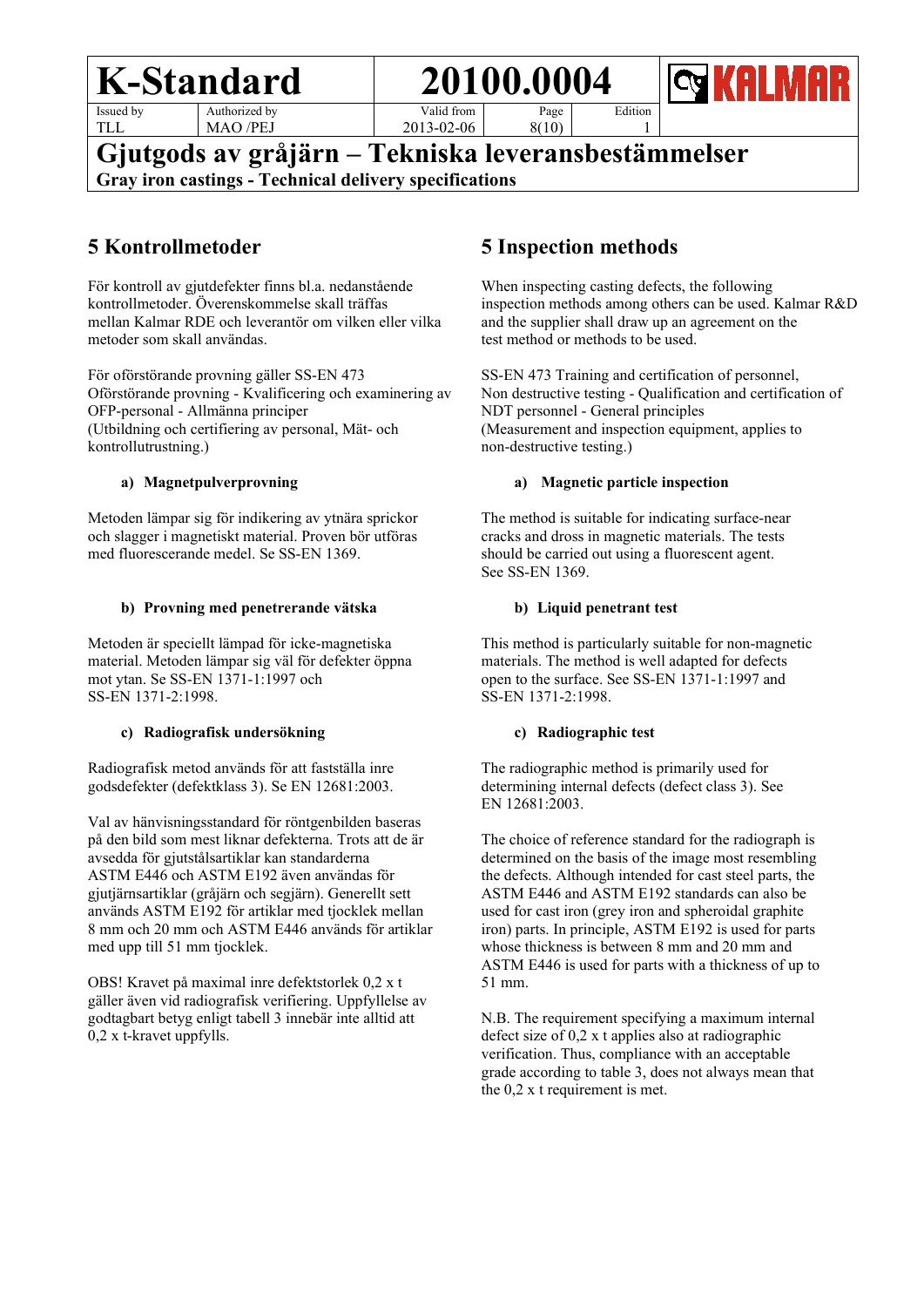Issued by TLL

Authorized by MAO /PEJ

Valid from 2013-02-06

Page  $9(10)$  Edition 1

**Gjutgods av gråjärn – Tekniska leveransbestämmelser**

**Gray iron castings - Technical delivery specifications**

Tabell 3 / Table 3

| Reference<br>standard<br>Hänvisnings-<br>standard | Category<br>Kategori | Designation<br><b>Beteckning</b>             | Acceptable grade<br>Godtagbart betyg |
|---------------------------------------------------|----------------------|----------------------------------------------|--------------------------------------|
| ASTM E446                                         | $\mathsf{A}$         | Gas porosities<br>gasporositeter             | $\leq$ 2                             |
|                                                   | B                    | Inclusions<br>Inneslutningar                 | $\leq$ 2                             |
|                                                   | $\overline{C}$       | Shrinkages<br>Sugningar                      | $\leq$ 4                             |
|                                                   | D                    | Hot tears<br>Varmsprickor                    | $\mathbf{0}$                         |
|                                                   | E                    | Cold cracks<br>Kallsprickor                  | $\boldsymbol{0}$                     |
|                                                   | A                    | Gas porosities<br>gasporositeter             | $\leq 5$                             |
| ASTM E192                                         | B                    | Inclusions<br>Inneslutningar                 | $\leq 5$                             |
|                                                   | $\overline{C}$       | Filamentous shrinkages<br>Trådformig sugning | $\leq$ 3                             |
|                                                   |                      | Dendritic shrinkages<br>Dendritisk sugning   | $\leq 5$                             |
|                                                   |                      | Spongy shrinkages<br>Svampig sugning         | $\leq 5$                             |
|                                                   |                      | Shrinkage cavities<br>Sugningshåligheter     | $\leq 4$                             |
|                                                   | D                    | Hot tears<br>Varmsprickor                    | $\mathbf{0}$                         |
|                                                   | E                    | Cold cracks<br>Kallsprickor                  | $\mathbf{0}$                         |

#### **d) Snittning**

Metoden innebär förstörande provning och kan användas för att fastställa defektnivå i ytzon och i inre volym.

Magnetpulverprovning kan ge en indikation om var det kan finnas defekter och kan därför användas som en hjälp vid val av snittens placering. Ansvarig konstruktör kan konsulteras för att klargöra vilka områden som är högt påkända.

#### **d) Sectioning**

This is a destructive test and can be used to determine the defect level in the surface zone and in the internal volume.

Magnetic particle inspection can give an indication of where there is an increased risk of defects, and may therefore be used as a guide when selecting section surfaces. The responsible design engineer may be consulted to find the most highly stressed areas.